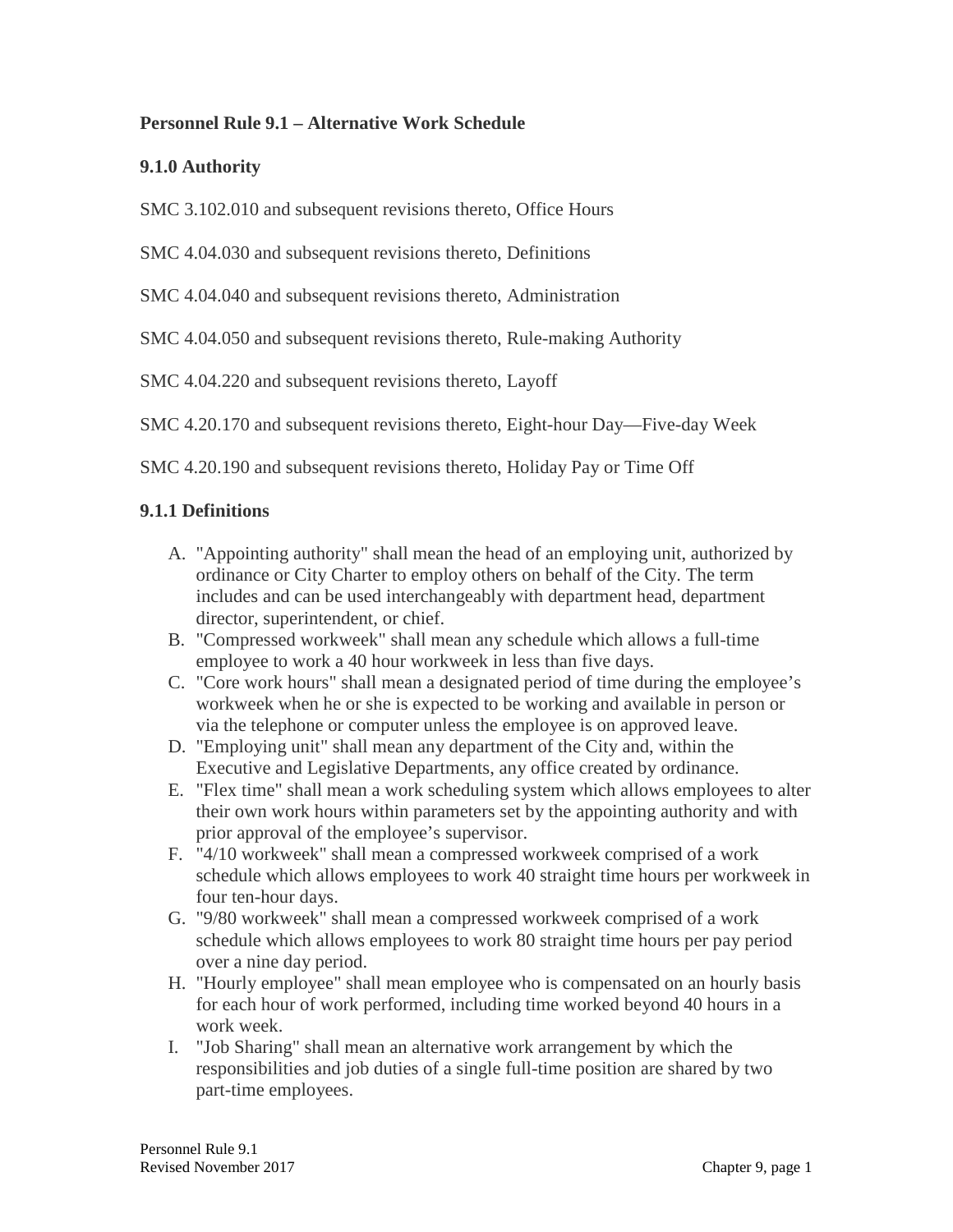- J. "Overtime threshold" shall mean a combined total of 40 straight-time hours of work and/or paid leave, per workweek. Hours worked beyond the overtime threshold must be compensated at the appropriate overtime rate of pay.
- K. "Part-time employee" shall mean an employee whose authorized work schedule is at least 20 hours but less than 40 hours per week.
- L. "Straight time" shall mean non-overtime hours for which the employee is compensated. Straight time shall include paid leave as well as work hours of 40 hours or less in a workweek.
- M. "Workweek" shall mean a designated block of 168 hours within which an employee's work schedule is contained.

# **9.1.2 Application of this Rule**

- A. The provisions of this Rule apply to regularly appointed employees.
- B. For regularly appointed employees who are represented under the terms of a collective bargaining agreement, this Rule prevails except where it conflicts with the collective bargaining agreement, any memoranda of agreement or understanding signed pursuant to the collective bargaining agreement, or any recognized and established practice relative to the members of the bargaining unit.
- C. This Rule does not apply to individuals who are employed under the terms of a grant that includes employment provisions that conflict with this Rule.
- D. This Rule does not apply to individuals hired by the City on a temporary, intermittent or seasonal basis, or for a work schedule of fewer than 20 hours per week, nor does it apply to individuals hired under contract to the City.
- E. Appointing authorities may establish written policies and procedures for the implementation and administration of this Rule to facilitate the management of the personnel system within their employing units, provided that such policies and procedures do not conflict with the provisions of this Rule.

## **9.1.3 General Provisions**

The City's normal hours of operation are from 8:00 a.m. to 5:00 p.m. each day from Monday through Friday, except on days designated as City holidays. The appointing authority may establish employee work schedules that vary from the statutory schedule as long as business operations continue as required by municipal law.

## **9.1.4 Purpose**

Alternative work schedules, including part-time employment, job sharing arrangements, compressed workweeks and/or flex time may be implemented as work management alternatives when it benefits the City of Seattle by improving employee recruitment and retention or otherwise suits the City's business needs.

## **9.1.5 Alternative Work Schedule Request and Approval**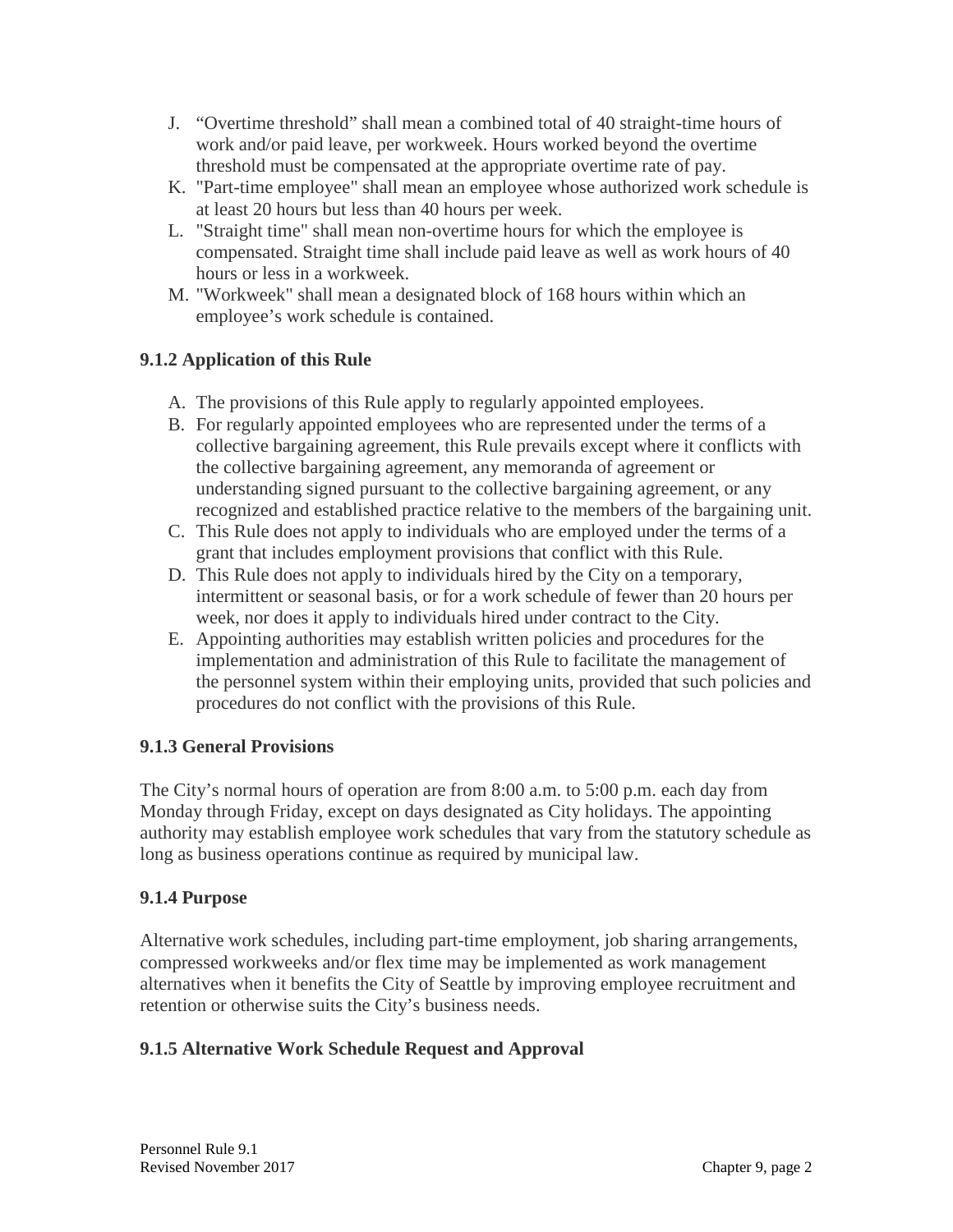- A. When the appointing authority determines that the position's work can be effectively carried out and accounted for under such conditions, the appointing authority or a designated management representative may approve an employee's request for;
	- 1. A job sharing work arrangement; or
	- 2. A flex time work schedule with designated core work hours; or
	- 3. A compressed workweek schedule that may include a 4/10 workweek, or a 9/80 workweek,
	- B. Terms and conditions of individual alternative work schedules shall be set forth in written agreements signed by each participating employee and authorized prior to implementation by the appointing authority or designated management representative.
- C. An employee who is hired into a full-time position may request to reduce his or her hours to part-time for a stated period of time, may request his or her hours be reduced to part-time on a permanent basis, or may request transfer to a part-time position in the same class. The appointing authority must approve any reduction in hours in order for an alternative work schedule to go into effect.
- D. The appointing authority's decision regarding the establishment of an alternative work schedule is final and not subject to appeal.

### **9.1.6 Work Hours**

- A. Unless the appointing authority approves otherwise, an employee who is appointed to a position with an alternative schedule shall either work his or her assigned hours or submit a request and/or relevant documentation supporting his or her use of available paid leave as appropriate.
- B. Employees who are appointed to part-time positions may be assigned additional hours periodically or continuously. The addition of hours shall not be a guarantee of these hours unless a permanent change in hours is approved in writing by the appointing authority or designated management representative.

#### **9.1.7 Part-time Employment Service Credit**

- A. For a part-time employee, each calendar day subsequent to regular appointment is counted for purposes of length of probation. A part-time employee's actual nonovertime paid hours count toward paid leave accrual, and service credit for layoff, step progression and retirement.
- B. A regularly appointed part-time employee must complete 1040 regular pay hours or 6 calendar months of continuous employment, whichever is earlier, to be eligible to use accrued vacation.

#### **9.1.8 Leaves Pro-rated**

A. Holidays. The holiday benefit consists of up to eight hours of pay per holiday. An hourly employee whose normal day off falls on an officially observed holiday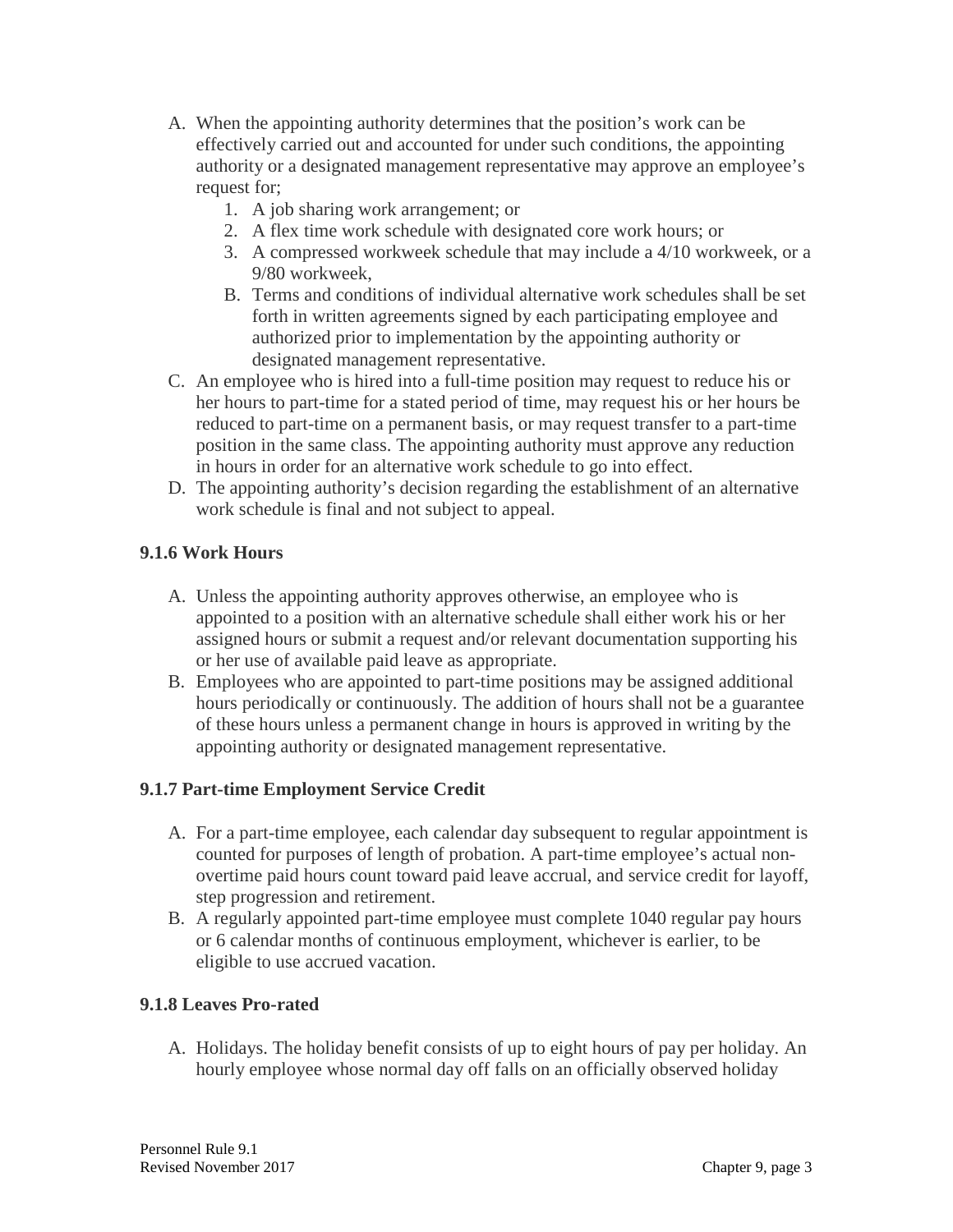shall receive another day off, with pay, during the same workweek in which the holiday occurs.

- 1. An hourly employee on a full-time compressed workweek schedule will receive eight hours of holiday pay per holiday and may charge the difference against an appropriate paid leave balance or with supervisory approval, be unpaid or flex the time during the workweek in which the holiday occurs. Alternatively, the appointing authority may approve a regular 8-hour-per-day, 5-days per week schedule during the pay periods that include a holiday.
- 2. A part-time employee receives holiday pay pro-rated based on his or her work schedule. If his or her schedule regularly fluctuates, or changes for at least 30 days prior to the holiday, the holiday benefit is based on the average straight time hours compensated during the pay period immediately prior to the pay period in which the holiday falls.
- B. Funeral Leave. The appointing authority may approve eight hours of funeral leave per occurrence for a full-time employee to attend the funeral of a close relative. An additional eight hours may be granted if funeral attendance requires round-trip travel of 200 miles or more. Funeral leave is pro-rated for a part-time employee based on his or her work schedule. If the employee's schedule regularly fluctuates, or changes for at least 30 days prior to the funeral for which the leave is required, the leave benefit is based on the average of straight time hours compensated during the pay period immediately prior to the pay period in which the funeral leave occurs. An hourly employee on a full-time compressed workweek schedule will receive eight hours of funeral leave compensation for each day of funeral leave authorized by the appointing authority. The amount of funeral leave for which a part-time employee is eligible shall be pro-rated based on his or her normal work schedule.
- C. Family and Medical Leave. To calculate the availability and usage of an employee's Family and Medical Leave entitlement, unpaid leave may be converted to a work hour equivalent for a full-time employee. The conversion is pro-rated for a part-time employee based on the normal work schedule. An employee with a fluctuating work schedule is eligible for a pro-rated amount of Family and Medical Leave based on the average number of straight time hours worked per pay period in the previous twelve months.
- D. Merit Leave. A salaried part-time employee shall be eligible for consideration for a pro-rated award of merit leave based on the number of hours he or she is authorized to work per pay period regardless of the number of hours actually worked.

#### **9.1.9 Overtime**

Hourly employees are eligible to receive overtime compensation for all hours worked beyond the overtime threshold in a work week.

#### **9.1.10 Discontinuation of Alternative Work Schedules**